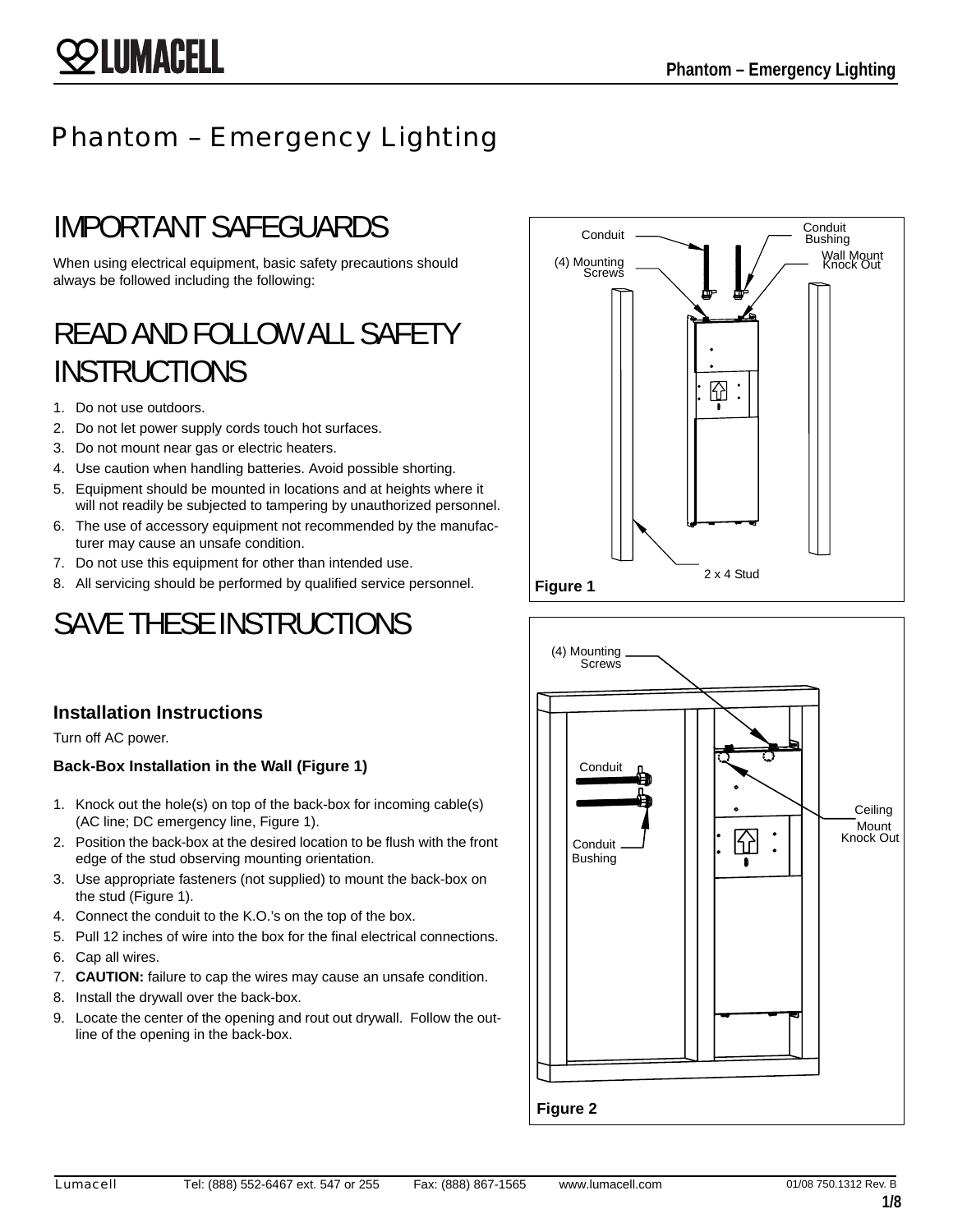# LUMACELL

#### **Back-Box Installation in Drywall Ceiling (Figure 2)**

- 1. Knock out the hole(s) on the rear of the back-box for incoming cable(s) (AC line; DC emergency line, Figure 2).
- 2. Position the back-box at the desired location to be flush with the front edge of the joist, observing mounting orientation (Figure 2).
- 3. Mount the back-box on the joist using screws (not supplied).
- 4. Frame the back-box as shown in Figure 2. Check for proper installation.
- 5. Connect the conduit to the K.O.'s on the rear of the back-box.
- 6. Pull 12 in. of wire into the box for the final electrical connections.
- 7. Cap all wires.
- 8. **CAUTION:** failure to cap the wires may cause an unsafe condition.
- 9. Install the drywall over the back-box.
- 10. Locate the center of the opening and rout out drywall. Follow the outline of the opening in the back-box.

#### **Back-Box Installation in T-bar Ceiling (Figure3, 4)**

- 1. Knock out the hole(s) on the rear of the back-box for incoming cable(s) (AC line; DC emergency line, Figure 3).
- 2. Mount the supplied T-bar brackets on the four tabs as shown in the Figure 3. Use position #1 hole for 1-in. T-bar and position #2 hole for 1.5-in. T-bar. For each position move the bracket to adjust the slot hole(s) for 1/2 in. or 5/8 in. ceiling tile thickness to locate the backbox flush with the back face of the ceiling tile. Tighten the screws.
- 3. Position the back-box at the desired location across the ceiling Tbars (Figure 4). Secure the Back-Box to the ceiling joists by chains, or "pencil rod" wire (supplied by others) to support the unit.
- 4. Connect the conduit to the K.O.'s on the rear of the back-box.
- 5. Pull 12 in. of wire into the box for the final electrical connections.
- 6. Cap all wires.
- 7. **CAUTION:** failure to cap the wires may cause an unsafe condition.
- 8. Install the ceiling tile in position. There should not be any gap between the back-box and the tile if the mounting brackets have been installed properly.
- 9. Locate the center of the opening and route out the ceiling tile. Follow the outline of the opening of the back-box.



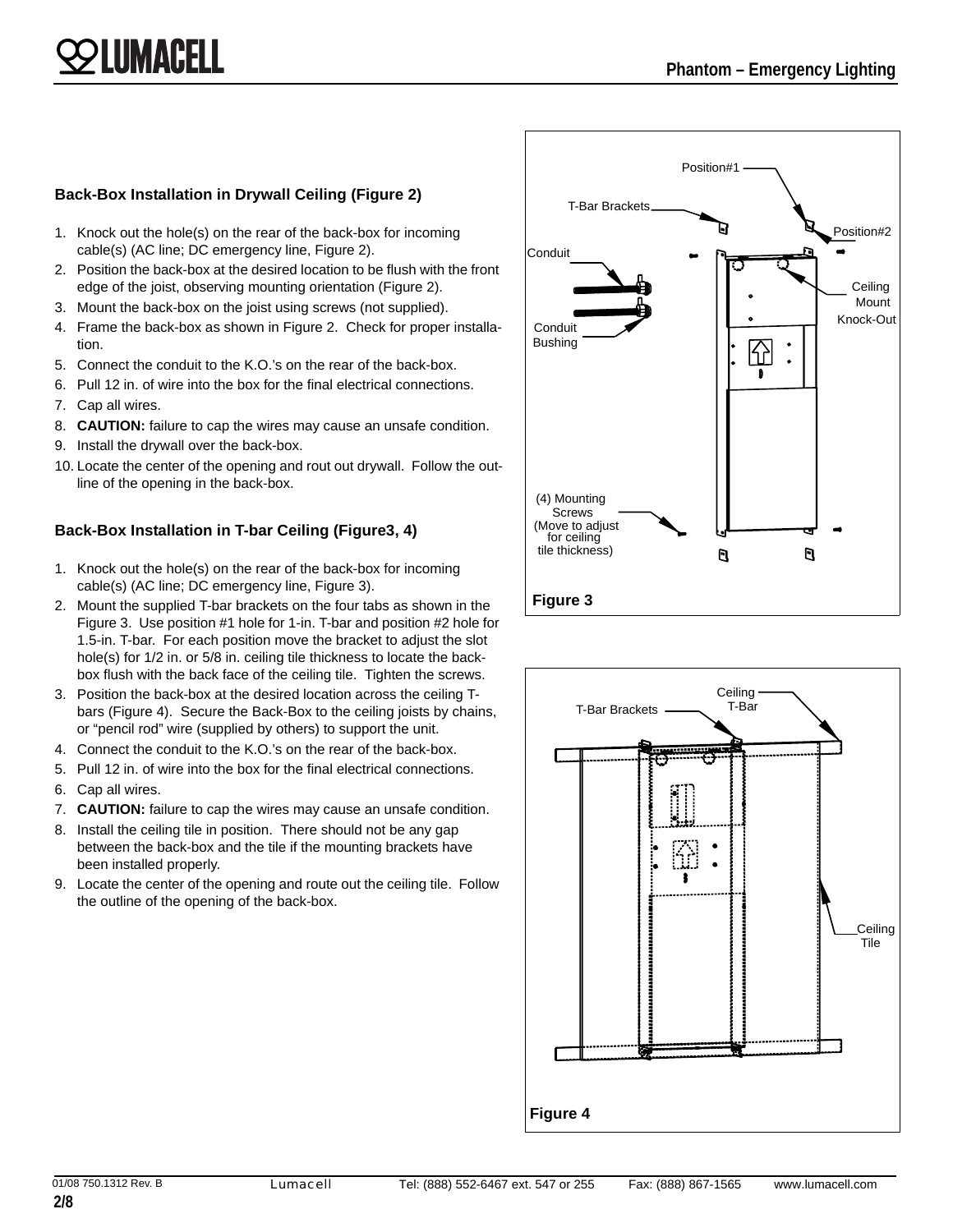





#### **Charger Module Installation (Figure 6)**

- 1. Pull out the electrical cables from the back box and cut the wires to leave 2 to 3 inches of wire outside the back-box.
- 2. Connect the GREEN wires from the charger module and the backbox to the GROUND supply wire.
- 3. For 120VAC connect the BLACK wire (labeled 120VAC) from the charger module to Line and the WHITE wire (labeled neutral) to Neutral.
- 4. For 277VAC connect the ORANGE wire (labeled 277VAC) from the charger module to Line and the WHITE wire (labeled Neutral) to Neutral.
- 5. For 347VAC connect the RED wire (labeled 347VAC) from the charger module to Line and the WHITE (labeled Neutral) to Neutral.
- 6. If there are any remote heads to be connected to the unit, connect the RED wire (labeled L+) and the BLUE wire (labeled L-) to the load wires.
- 7. Note: make sure all unused wires are capped.
- 8. **CAUTION:** failure to cap the wires may cause an unsafe condition.
- 9. Place the charger module in the back-box with the outcoming wires on the right side. Enter the module at an angle, to bypass the flexible bracket in the back-box; then slide the module upward, until it is latched by the flexible bracket (Figure 6).
- 10. Check for secure installation.

### **Battery Installation (Figure 7a, b)**

This equipment is provided with a battery module made up of one or two sealed batteries, depending on the rated capacity. Follow the instructions below for the battery module configuration of your unit.

#### **One-battery module (Figure 7a)**

- 1. Take the 2 wires from the charger module (labeled: BATTERY CON-NECTION) pass them under the tie-wraps and connect them to the battery (RED to positive and BLUE to negative).
- 2. Tighten the tie-wrap next to the battery terminals in order to secure the wires in place.
- 3. Place the battery in the lower compartment of the back-box, ensuring that the battery terminals are facing the left and the wires on the right side of the back-box.
- 4. Place the two wires under the stopper bracket then slide the bracket towards the left into the slot all the way in the back-box (Figure 8).

#### **Two-battery module (Figure 7b)**

- 1. Take the battery with the wiring harness attached. Verify if the wire harness is well connected to the battery tab and tightly secured with the tie-wrap.
- 2. Place the battery in the lower compartment of the back-box, with the tabs to the left and the wire harness to the right side.
- 3. Take the second battery and run the wires with the female connectors under the tie-wraps and connect them to the battery (RED to positive and BLUE to negative).
- 4. Tighten the tie-wrap next to the battery terminals in order to secure the wires in place.
- 5. Place the second battery in the same direction as first battery.
- 6. Connect the male connectors of the wiring harness to the RED and BLUE wires from the charger module, as per the label indication (RED wire to RED wire; BLUE wire to BLUE wire).